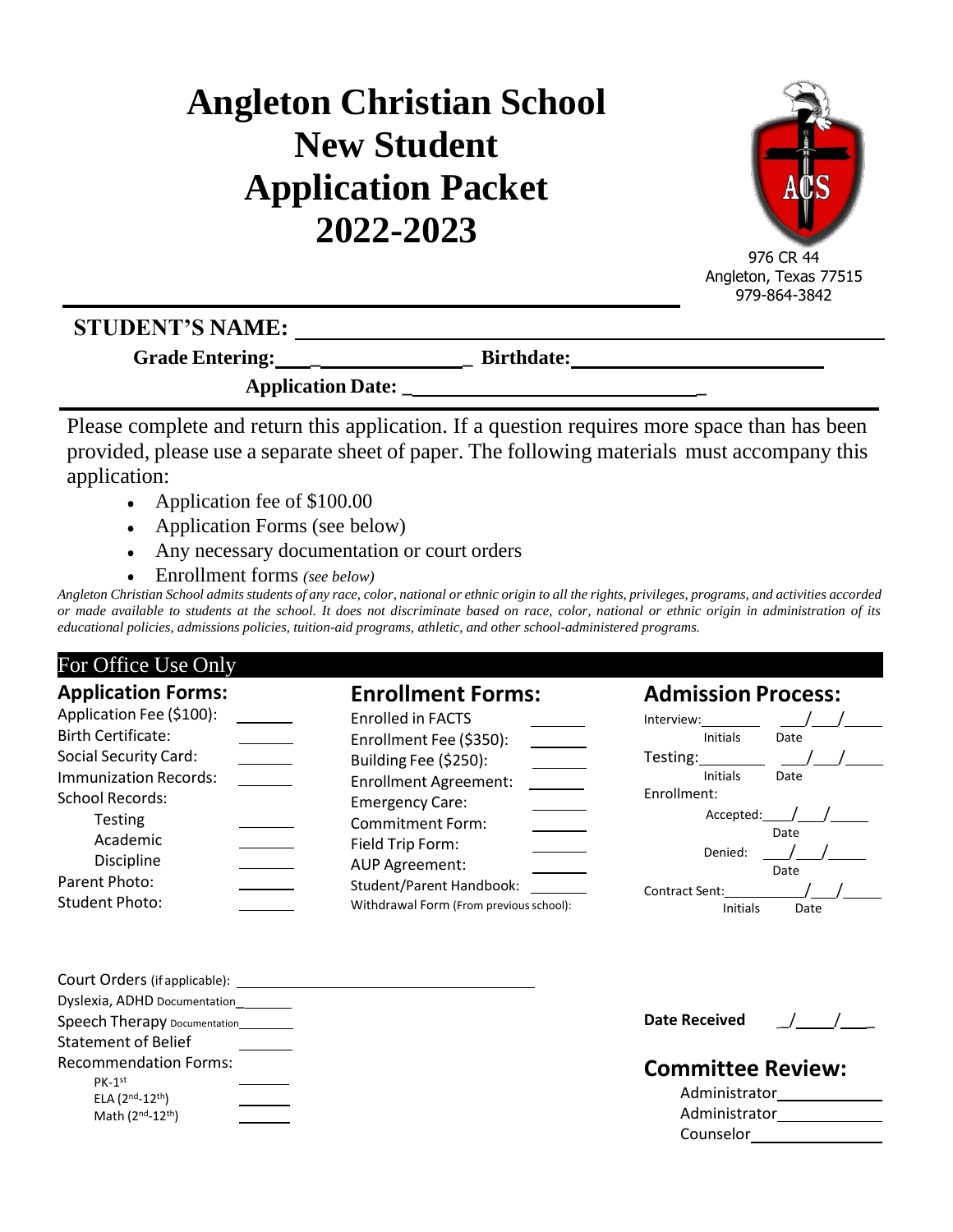#### **General Admission Requirements**

Angleton Christian School is an extension of an evangelistic, Bible teaching church. It is our desire to undergird and strengthen students both academically and spiritually.

All families interested in enrolling students at ACS must apply through the Administration Office and meet the following admission requirements.

- 1. At least one parent must genuinely acknowledge a relationship with Jesus Christ through the process of a family interview.
- 2. At least one parent must annually sign the Angleton Christian School Statement of Faith acknowledging it is the standard of instruction of Angleton Christian School. It is also understood that all instruction is based on the Bible, and the philosophy and objectives of ACS.
- 3. A student's acceptance at any grade level is contingent upon the student's ability measured by a standardized testing program, previous school report cards, and/or by the interview data. A probationary period of four school weeks will be required for final placement of grade. Should a change be deemed necessary, parents will be notified at the end of the four-week period.
- 4. NO student will be admitted who:
	- has emotional or disciplinary problems that cannot be met by Angleton Christian School,
	- has a court record or pending court action
	- is not eligible to return to previous school,
	- is married or has been married,
	- is pregnant or has a child,
	- has demonstrated a homosexual, bisexual, gender fluid or transgender orientation,
	- has a physical handicap or learning disability for which our program is not staffed,
- Any student applying for re-enrollment (or admission) at ACS must be drug and alcohol free. 5. Families seeking admission to ACS must meet the following standards:
	- The parent(s) or guardian(s) must have legal custody of the child(ren), and they must reside in the household for the majority of the time.

Due to various circumstances, there may be legitimate exceptions to these standards. All exceptions must be approved on an individual basis by the Admission Committee and the Board prior to or for continued enrollment of the student. The Administrator, in consultation with the Admissions Committee, may deny the admission of any prospective student who, in the opinion of the Administrator, would not promote the Christian environment of the school.

#### **Age Requirements**

•Pre-K 3 applicants must be 3 years old by September 1st of the year for which they are applying.

- •Pre-K 4 applicants must be 4 years old by September 1st of the year for which they are applying.
- •Kindergarten applicants must be 5 years old by September 1st of the year for which they are applying.
- \* Exceptions to this must be approved by the Administrator of Angleton Christian School.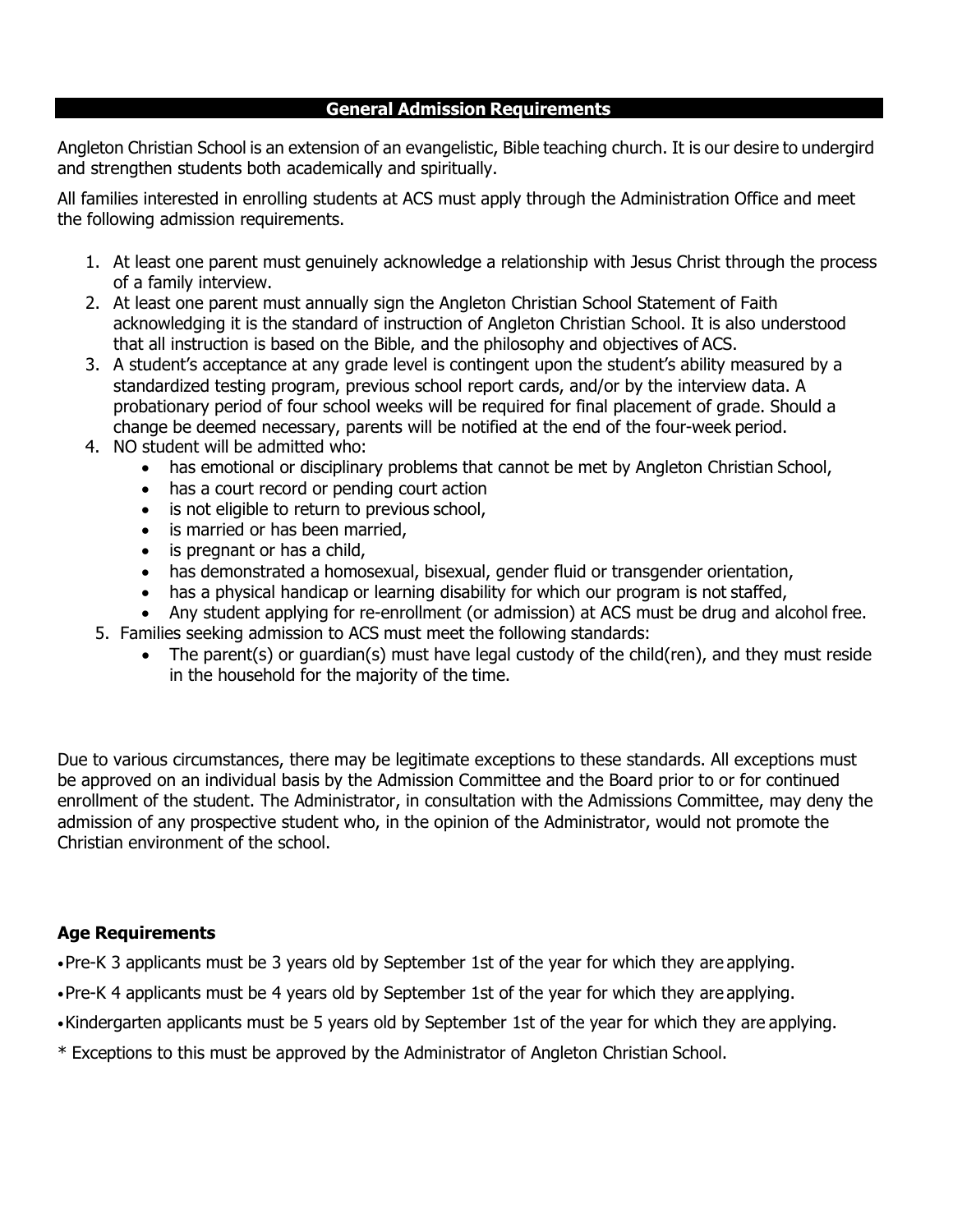

*Angleton Christian School 2022-2023* New Student Application Packet

#### **Applicant's Information**

|                                                                                                                                                                                                                       |                                                            |                                                        |                                                                   | Applicant's Preferred Name: Social Security #: |
|-----------------------------------------------------------------------------------------------------------------------------------------------------------------------------------------------------------------------|------------------------------------------------------------|--------------------------------------------------------|-------------------------------------------------------------------|------------------------------------------------|
|                                                                                                                                                                                                                       |                                                            |                                                        | $\square$ Male                                                    | $\Box$ Female                                  |
| <b>Race:</b> $\Box$ African American                                                                                                                                                                                  | $\Box$ Hispanic<br>American Indian/Eskimo                  |                                                        | $\Box$ Caucasian $\Box$ Asian or Pacific Islander<br>$\Box$ Other |                                                |
| <b>Applicant lives with (Check all that apply):</b>                                                                                                                                                                   | $\Box$ Mother                                              | $\Box$ Father<br>$\Box$ Stepmother $\Box$ Stepfather   | $\Box$ Legal Guardian                                             | $\Box$ Other $\Box$                            |
| <b>Applicant's Parents:</b> $\Box$ Married $\Box$ Separated $\Box$ Divorced $\Box$ Deceased<br>(Please submit notarized copies of all court documents signed by a judge regarding custody and educational decisions.) |                                                            |                                                        |                                                                   |                                                |
| <b>Denomination Preference:</b>                                                                                                                                                                                       | $\Box$ Baptist<br>$\Box$ Methodist<br>$\square$ As. of God | $\Box$ Catholic<br>$\Box$ Episcopal<br>$\Box$ Lutheran | $\Box$ Church of Christ<br>$\Box$ Interdenominational             | $\Box$ Presbyterian $\Box$ Non-denominational  |

#### **Spiritual Background**

Angleton Christian School believes that Christian education is most effective when the home, the school, and the church are linked together in a comprehensive effort of belief and practice.

We are active in the following local church:

Church Address: Phone:

List the activities in which the child is involved in the church:

State some of the ways that Christian teaching and your beliefs are linked with the practices in your home with your children. Please be specific.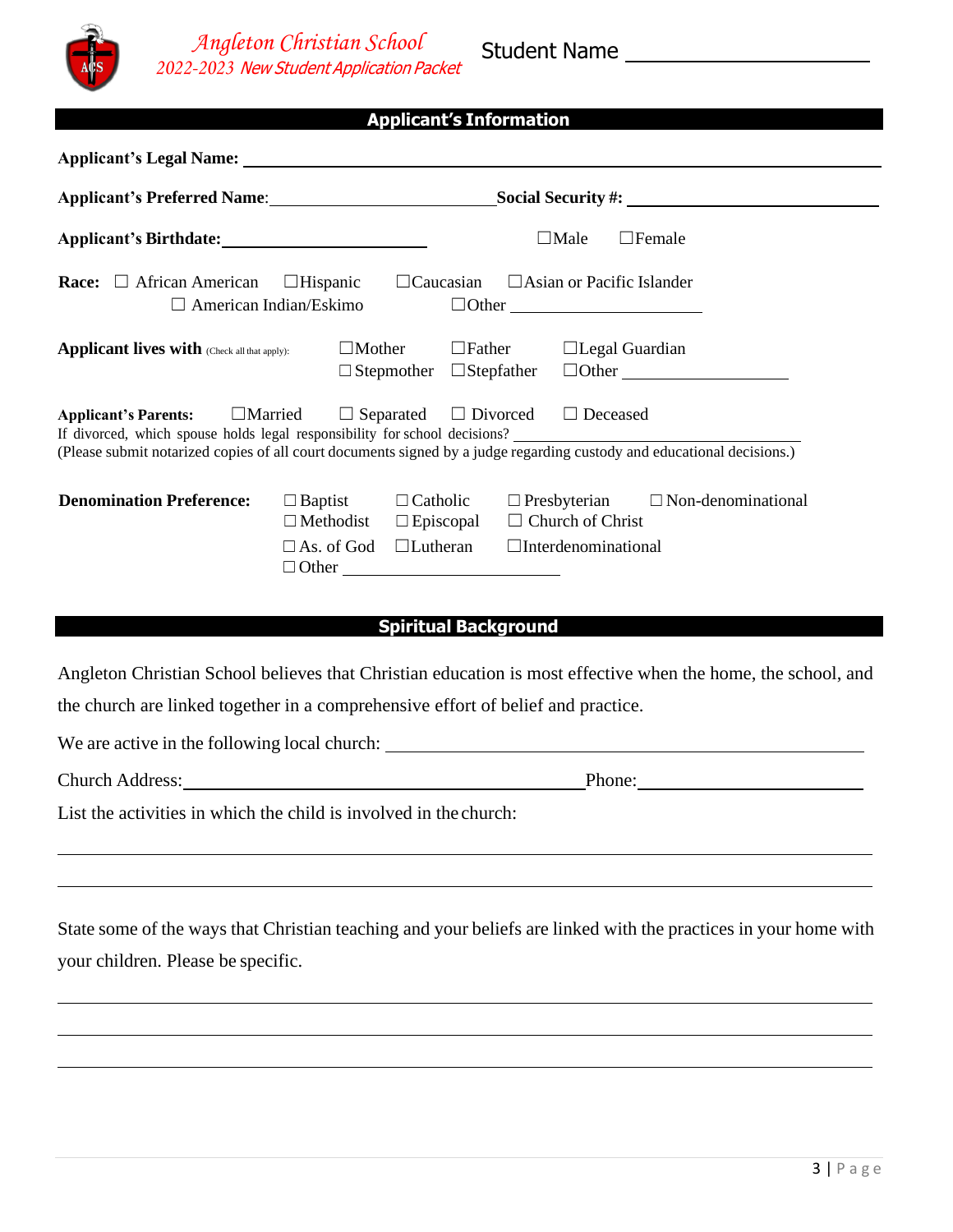

### **Educational Information**

| Please list all schools attended in the last four years:<br>School | <b>Address</b>                                                                                                                                                                                                                        | Dates | <b>Grade Levels</b>                                                                                                                                                                                                                      |
|--------------------------------------------------------------------|---------------------------------------------------------------------------------------------------------------------------------------------------------------------------------------------------------------------------------------|-------|------------------------------------------------------------------------------------------------------------------------------------------------------------------------------------------------------------------------------------------|
|                                                                    |                                                                                                                                                                                                                                       |       |                                                                                                                                                                                                                                          |
|                                                                    | Residence is in what public school district?<br><u>Letter and</u> the school struct of the school struct of the school struct of the school structure and the school structure of the school structure and the school structure and t |       |                                                                                                                                                                                                                                          |
|                                                                    | Has the student ever been suspended (either in school or out of school), expelled, or refused admittance at any<br>school? $\Box$ Yes $\Box$ No If so, please explain.                                                                |       |                                                                                                                                                                                                                                          |
|                                                                    | Has the student ever been placed on probation or in a disciplinary program at school? $\Box$ Yes $\Box$ No                                                                                                                            |       |                                                                                                                                                                                                                                          |
|                                                                    | Has the applicant received special help for reading, math, or learning difficulty? $\Box$ Yes $\Box$ No<br>If yes, please explain:                                                                                                    |       |                                                                                                                                                                                                                                          |
|                                                                    | Has the student ever received modifications or accommodations in the classroom? $\Box$ Yes $\Box$ No                                                                                                                                  |       |                                                                                                                                                                                                                                          |
|                                                                    | If so, what are the modifications or accommodations and in what classes were they received?                                                                                                                                           |       |                                                                                                                                                                                                                                          |
|                                                                    | Has the applicant been diagnosed with (check all that apply):                                                                                                                                                                         |       |                                                                                                                                                                                                                                          |
|                                                                    | $\Box$ N/A $\Box$ ADD $\Box$ ADHD $\Box$ Autism $\Box$ Learning Disabilities $\Box$ Speech/Language $\Box$ Gifted $\Box$ Psychological Disorders<br>$\Box$ Special Education/ECI Programs $\Box$ Other                                |       |                                                                                                                                                                                                                                          |
|                                                                    | If you have checked any of the above conditions, attach a complete explanation and all other relevant                                                                                                                                 |       |                                                                                                                                                                                                                                          |
|                                                                    | documentation (testing information, 504 or ARD meeting documentation).                                                                                                                                                                |       |                                                                                                                                                                                                                                          |
|                                                                    | Is the student on medication for any of the above conditions? $\Box$ Yes $\Box$ No                                                                                                                                                    |       |                                                                                                                                                                                                                                          |
|                                                                    | If so, which condition and what is the medication?                                                                                                                                                                                    |       |                                                                                                                                                                                                                                          |
|                                                                    |                                                                                                                                                                                                                                       |       | Describe any illness, diseases, or physical disabilities that either have affected or may affect your child's general<br>health, schoolwork, or participation in school. Are there currently any behavioral psychological or educational |
|                                                                    | If the student is in the 9 <sup>th</sup> -11 <sup>th</sup> grade, has he/she failed any course required for graduation? $\Box$ Yes $\Box$ No                                                                                          |       |                                                                                                                                                                                                                                          |

If so, which course(s)?  $\overline{\phantom{a}}$ 

Please include your parental perspective on your child. Include your child's strength and abilities, and special interests. We appreciate your assistance in helping us to know your child better.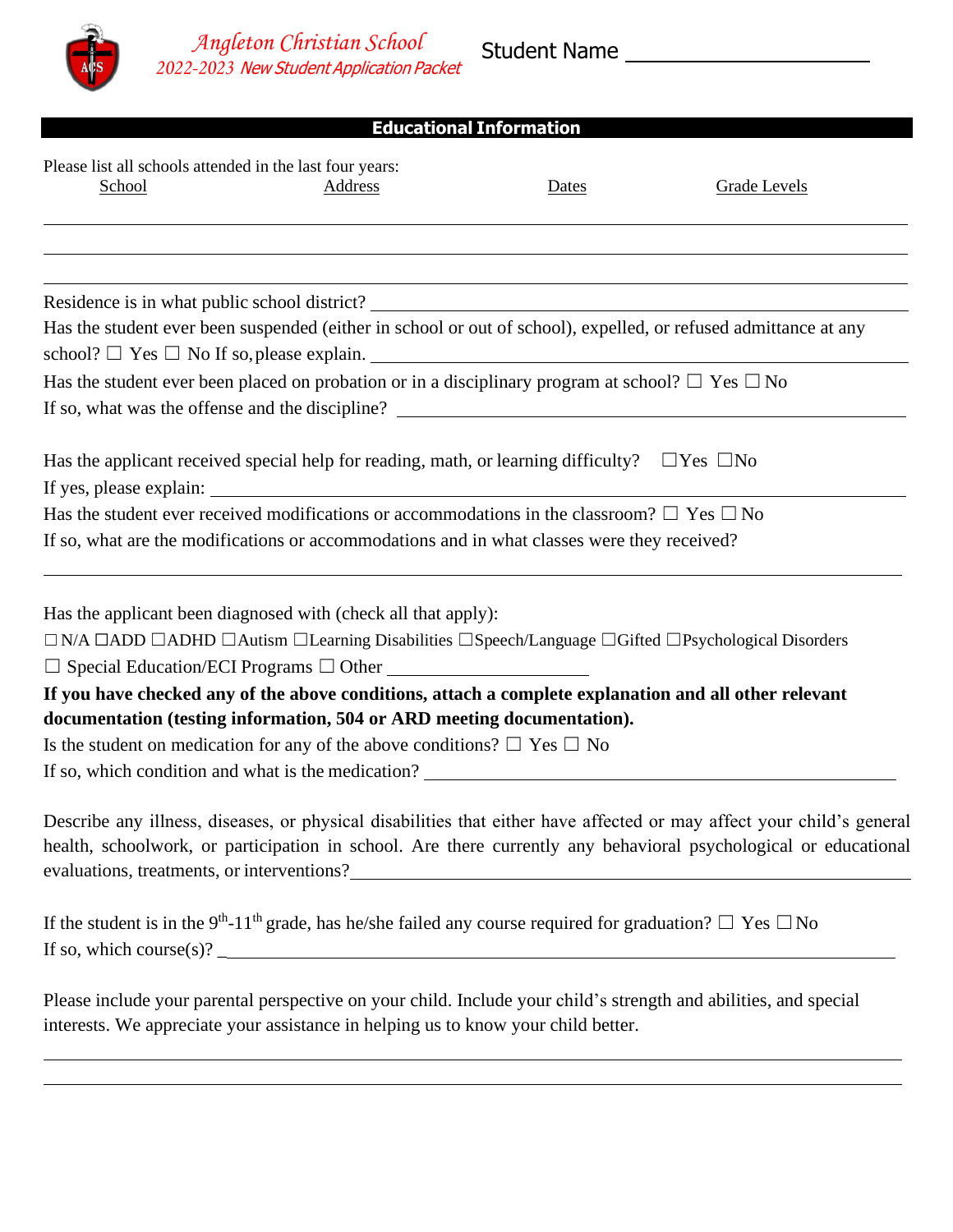

## **Parent or Guardian Information**

**Family Information** *(if mother and father live in separate households please fill out info on next page)*:

|                                                                                                                                                                                                                                | Father/Stepfather/Guardian Name:<br>Father/Stepfather/Guardian Name:                                                                                                                                                           |
|--------------------------------------------------------------------------------------------------------------------------------------------------------------------------------------------------------------------------------|--------------------------------------------------------------------------------------------------------------------------------------------------------------------------------------------------------------------------------|
|                                                                                                                                                                                                                                | Email address: the contract of the contract of the contract of the contract of the contract of the contract of the contract of the contract of the contract of the contract of the contract of the contract of the contract of |
| Complete Address: _____________<br>(City / State / Zip)                                                                                                                                                                        |                                                                                                                                                                                                                                |
|                                                                                                                                                                                                                                |                                                                                                                                                                                                                                |
|                                                                                                                                                                                                                                |                                                                                                                                                                                                                                |
|                                                                                                                                                                                                                                | <b>Mother/</b> Stepmother/Guardian Name:                                                                                                                                                                                       |
|                                                                                                                                                                                                                                |                                                                                                                                                                                                                                |
| (City / State / Zip)                                                                                                                                                                                                           |                                                                                                                                                                                                                                |
|                                                                                                                                                                                                                                |                                                                                                                                                                                                                                |
| Occupation: Decree Contract Contract Contract Contract Contract Contract Contract Contract Contract Contract Contract Contract Contract Contract Contract Contract Contract Contract Contract Contract Contract Contract Contr |                                                                                                                                                                                                                                |
|                                                                                                                                                                                                                                | List names and ages of other children in family, including those attending this school:<br><u> 1990 - Jan James Alexandro III, martxa eta biztanleria (h. 1980).</u>                                                           |
|                                                                                                                                                                                                                                | <b>Emergency Contacts</b> (Those listed are authorized to pick up student):<br>1. Name: 1. Name: 1. Name: 1. Name: 1. Name: 1. Name: 1. Name: 1. Name: 1. Name: 1. Name: 1. Name: 1. Name: 1.                                  |
|                                                                                                                                                                                                                                | Home Number: 1990 March 2010 March 2010 March 2010 Cell Number: 2010 March 2010 March 2010 March 2010 March 20                                                                                                                 |
|                                                                                                                                                                                                                                |                                                                                                                                                                                                                                |
| Home Number:                                                                                                                                                                                                                   | Cell Number:<br><u> 1980 - Jan Samuel Barbara, margaret eta idazlea (h. 1980).</u>                                                                                                                                             |
|                                                                                                                                                                                                                                |                                                                                                                                                                                                                                |
|                                                                                                                                                                                                                                |                                                                                                                                                                                                                                |
|                                                                                                                                                                                                                                | Unauthorized Pick Up (Please list any person who is not authorized to pick up your child - Documentation Required)                                                                                                             |
|                                                                                                                                                                                                                                |                                                                                                                                                                                                                                |
|                                                                                                                                                                                                                                |                                                                                                                                                                                                                                |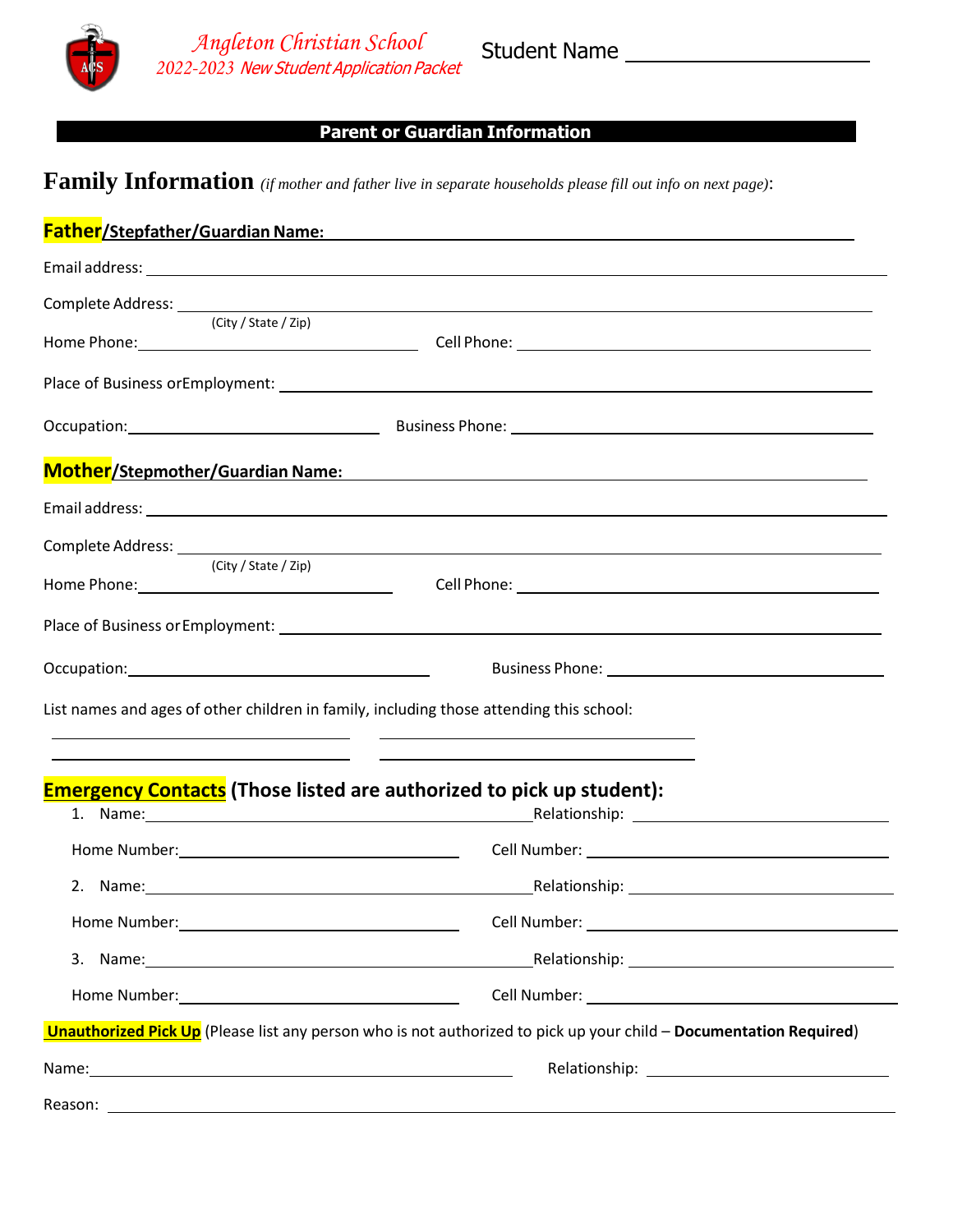

*Angleton Christian School 2022-2023* New Student Application Packet

**Family 2** \*(This section only to be completed for students where mother and father are divorced and have joint custody.) \*

| (City / State / Zip) |                                                                                                                                                                                                                 |                |
|----------------------|-----------------------------------------------------------------------------------------------------------------------------------------------------------------------------------------------------------------|----------------|
|                      |                                                                                                                                                                                                                 |                |
|                      |                                                                                                                                                                                                                 |                |
|                      |                                                                                                                                                                                                                 |                |
|                      |                                                                                                                                                                                                                 |                |
|                      |                                                                                                                                                                                                                 |                |
| (City / State / Zip) |                                                                                                                                                                                                                 |                |
|                      |                                                                                                                                                                                                                 |                |
|                      |                                                                                                                                                                                                                 |                |
|                      | List names and ages of other children in family, including those attending this school:<br><u> 2000 - Andrea Andrea Andrea Andrea Andrea Andrea Andrea Andrea Andrea Andrea Andrea Andrea Andrea Andrea And</u> |                |
|                      | <u> 1989 - Andrea Station Barbara, amerikan personal di sebagai personal di sebagai personal di sebagai personal</u><br><b>Grandparent's Name and Address (if not listed as emergency contact):</b>             |                |
| (Name)               | (Address: City/State/Zip)                                                                                                                                                                                       | (Phone Number) |
| (Name)               | (Address: City/State/Zip)                                                                                                                                                                                       | (Phone Number) |
| (Name)               | (Address: City/State/Zip)                                                                                                                                                                                       | (Phone Number) |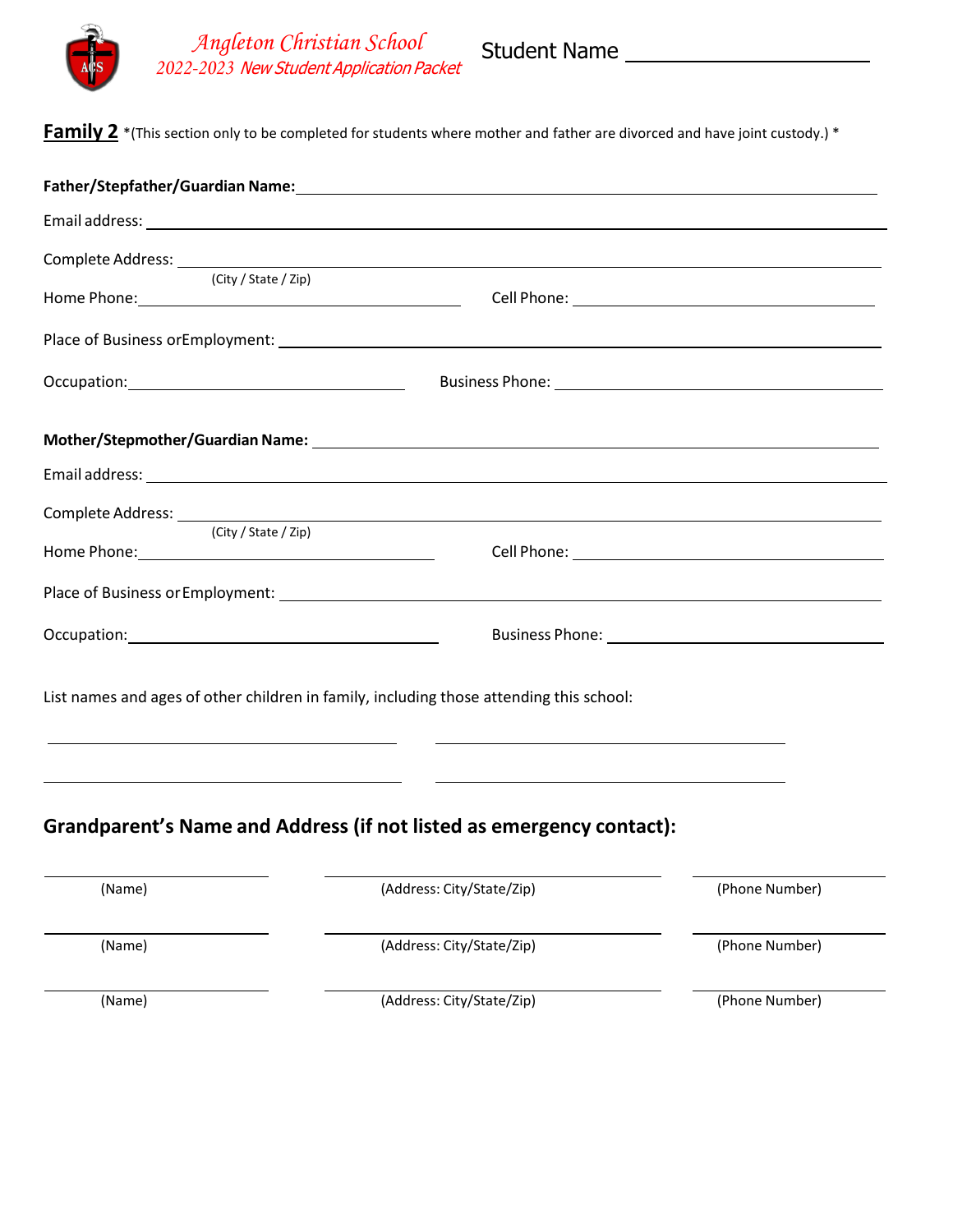

*Angleton Christian School 2022-2023* New Student Application Packet

Student Name

## **Release of Records Authorization**

#### **To the Student's Current School:**

This student is applying to Angleton Christian School. Please send the following information:

- ☐ Official Transcript
- ☐ Unofficial Transcript
- ☐ Last Report Card
- ☐ Birth Certificate
- ☐ Medical Records
- □ Social Security Card
- $\Box$  Standardized Test Results (last 2 years)
- ☐ Discipline Records
- $\Box$  ARD/IEP/504
- ☐ Other

#### **To the Applicant's Parent(s) or Guardian(s):**

Complete the following information, sign, and date this form. This form must accompany your student's application for admission.

| Name of Applicant: Name of Applicant:   | Current Grade: ________________________                                                                                                                                                                                        |  |
|-----------------------------------------|--------------------------------------------------------------------------------------------------------------------------------------------------------------------------------------------------------------------------------|--|
|                                         |                                                                                                                                                                                                                                |  |
|                                         |                                                                                                                                                                                                                                |  |
|                                         | School Fax: <u>_______________________</u>                                                                                                                                                                                     |  |
|                                         |                                                                                                                                                                                                                                |  |
|                                         | If Elementary, Name of Homeroom Teacher: Name of Alexander and Alexander and Alexander and Alexander and Alexander and Alexander and Alexander and Alexander and Alexander and Alexander and Alexander and Alexander and Alexa |  |
|                                         |                                                                                                                                                                                                                                |  |
| If Grade 7-11, Name of English Teacher: |                                                                                                                                                                                                                                |  |

I/We certify that the information provided above is true to the best of my/our knowledge. I/We give permission for this school to provide requested information directly to Angleton Christian School. I/We understand that my student may be enrolled on a conditional basis at Angleton Christian School until these official records are received. I/We further understand that my/our student may be found ineligible for enrollment at Angleton Christian School based upon information obtained through these school records.

| Parent or Guardian Signature | Date | Parent or Guardian Signature | Date |
|------------------------------|------|------------------------------|------|

*Mail or Email to: Angleton Christian School 976 CR 44, Angleton, TX 77515*

*Phone (979)864-3842* **Elementary [ahartner@acs4me.org](mailto:ahartner@acs4me.org)**

**Secondary [amcgough@acs4me.org](mailto:amcgough@acs4me.org)**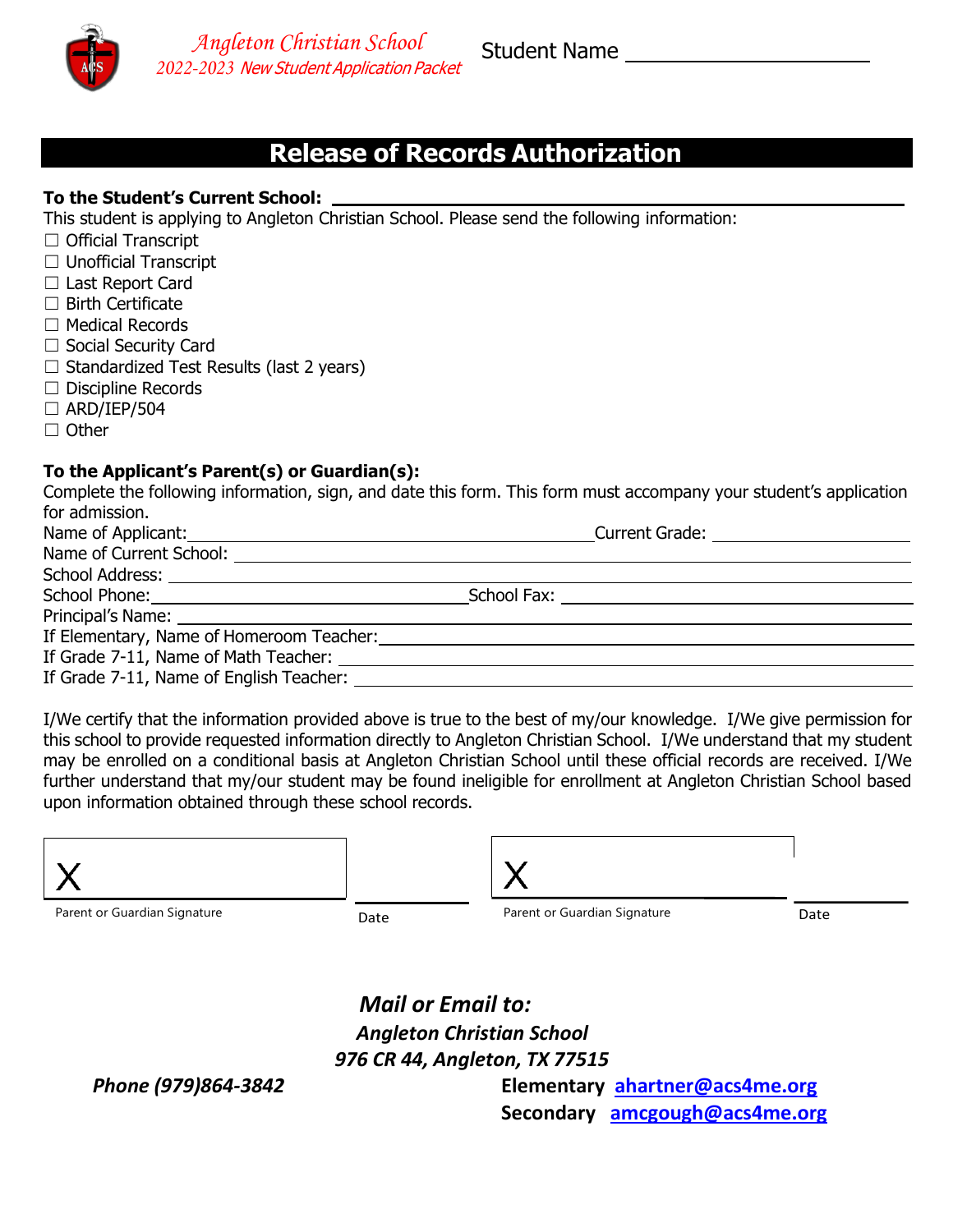

## **Philosophy of ACS and Statement of Belief**

#### **Philosophy of Angleton Christian School**

The Philosophy of ACS is that the Bible is the inspired, infallible, authoritative word of God, and that God created all things and sustains all things. We believe that every person has been created in the image of God with a unique identity, individual strengths and weaknesses, capabilities, and limitations. We further believe that by faith in Jesus Christ, an individual enters a relationship with God whereby he/she is nurtured. Therefore, ACS is dedicated to the development of moral and spiritual character, as well as the enrichment of the academic and physical well-being of students' lives through growth in Christian ideals.

After acquainting yourself with Angleton Christian School's Philosophy and Statement of Belief, describe your expectations regarding your child's education.

Why do you think Angleton Christian School is the best educational setting for your child?

#### **Statement of Belief**

1. There is one God: The Father, the Son, and the Holy Spirit, who subsist as co-equals in unity, and as three separate, distinct Persons.

2. Jesus Christ is God's Son. He was born of a virgin as both God and man, lived a sinless life, died to atone for the sins of human beings, was buried, and arose from the grave, ascended into heaven where He will continually minister as our Great High Priest and Advocate.

3. We believe in the literal, bodily return of Jesus Christ to this earth.

4. The Holy Spirit isthe divine helper, assistant, counselor and instructor and His work is to reveal Christ, convict of sin, lead to repentance, guide believers, comfort, strengthen, and sanctify the soul.

5. The Bible is God's Holy Word, without error, and is the sole authority forlife.

6. Human beings are the special creations of God, made in His image and through the sin of the first man, Adam, have inherited a sinful nature, and thus need salvation.

7. Salvation is a gift through faith in Jesus Christ. Every person who truly issaved is eternally secure in the Lord Jesus Christ and willspend eternity in heaven, while those who die without salvation in Jesus Christ will spend eternity in hell.

8. Each believer has, by prayer, direct access to God through the Lord Jesus Christ.

9. The church is a local body of believers with the Lord Jesus Christ as the head.

10. Believers are to live in accordance with God's commandments and to proclaim the Gospel to all the world.

These are the beliefs of Angleton Christian School. Your child, as a student of ACS, will be educated in these beliefs. Are you in agreement with the above statements?  $\Box$  Yes  $\Box$  No If you disagree with any of the above statements, please explain.

I have read the **Philosophy of ACS** and the **Statement of Beliefs** of Angleton Christian School and understand that it is the foundation for instruction upon which the curriculum is based. Therefore, I will support these Biblical standards as implemented in classroom instruction.

| Father's Signature           | Date |
|------------------------------|------|
| Mother's Signature           | Date |
| Student's Signature          | Date |
| $(6th \text{ grade and up})$ |      |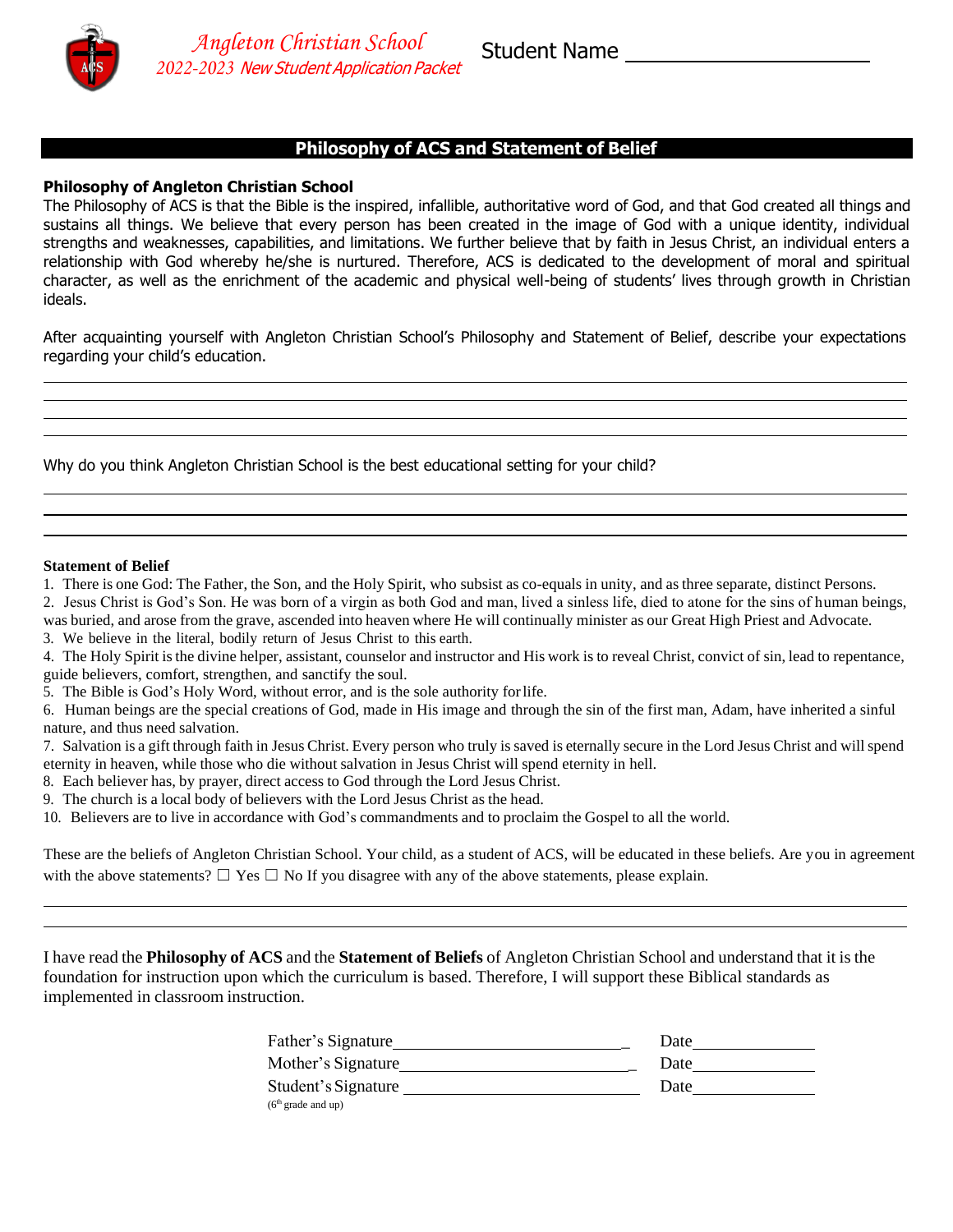

#### **Tuition and FeesInformation**

Fees, Application & Other Documents must be submitted to secure your child's admission to Angleton Christian School.

- 1. **FEES:** (See current Tuition and Fee Schedule Below)
	- \$100 per student **Application Fee** (Non-refundable/Non-transferable) Include with Registration packet
	- \$350 per student **Registration/Curriculum Fee** (Non-refundable/Non-transferable) Due upon acceptance to ACS. The letter of acceptance issued, will include the fee due date. Payment of fee ensures a place for your child.  $$100$  discount if paid by June  $1<sup>st</sup>$ .
	- \$250 per family **Building Fee** (Non-refundable/Non-transferable) Due upon acceptance to ACS.
	- \$50 per family **FACTS Fee**
	- •
- **2. Enrollment Agreement Forms**
- **3. Age Requirements**
	- Pre-K 3 applicants must be 3 years old by September  $1<sup>st</sup>$  of the year for which they are applying.
	- Pre-K 4 applicants must be 4 years old by September  $1<sup>st</sup>$  of the year for which they are applying.
	- Kindergarten applicants must be 5 years old by September  $1<sup>st</sup>$  of the year for which they are applying.

#### **Application Deadline**

ACS does not have an application deadline. Students are accepted on a first-come basis; therefore, to ensure the best possible opportunity for acceptance, we recommend that you have your application completed as soon as possible.

PAY Tuition IN FULL BY JULY 1<sup>ST</sup> to RECEIVE \$250 TUITION DISCOUNT

**MULTIPLE CHILD DISCOUNT – 20% discount for additional children from same household.**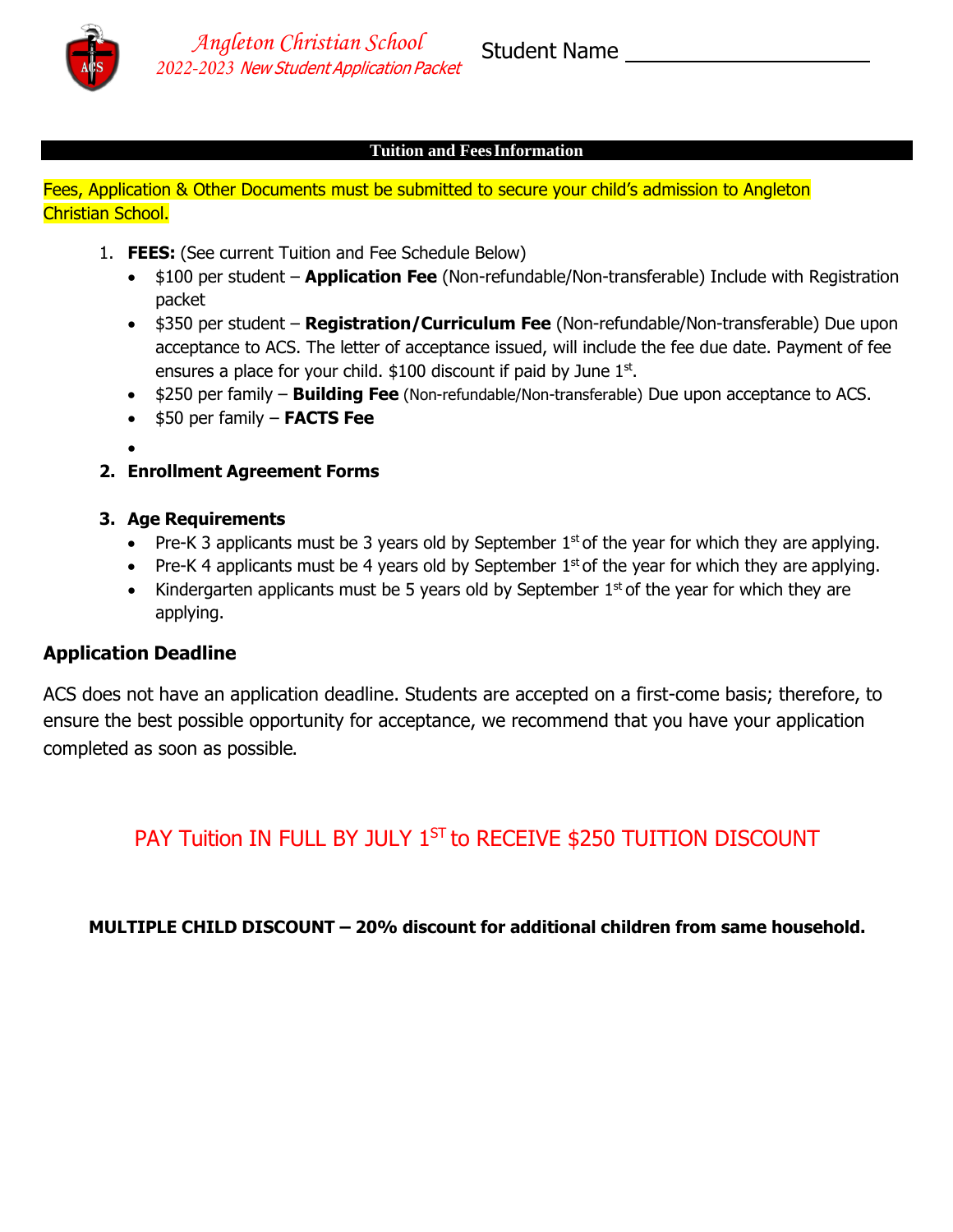Student Name



*Angleton Christian School 2022-2023* New Student Application Packet

**2022-2023 Tuition Schedule GRADE LEVEL YEARLY TUITION 10 MONTHL Y PAYMENT S MONTHLY PAYMENT SCHEDULE QUARTERLY PAYMENT SCHEDULE QUARTERLY SEMI- ANNUAL SEMI- ANNUAL PAYMENT SCHEDULE PAYMENTS SCHEDULE PAYMENT SCHEDULE PK3 - PK 4** \$5,880 \$588.0 0 July  $1 -$  April  $1 -$ \$1,470 **July 1 Oct 1 Jan 1 April 1** \$2,940 J**uly 1 Jan 1** 20% Sibling Discount \$4,704 \$470.4  $\Omega$ July 1 – April 1  $$1,176$   $\overline{)}$   $\overline{)}$   $\overline{)}$   $\overline{)}$   $\overline{)}$   $$2,352$ **Kinder-5th**  $$7,350$   $$735$  July 1 – April 1  $$1,837.50$   $\qquad$  \$3,675 20% Sibling  $\begin{array}{|l|l|}\nD is 5,880 & $588 \\
\hline\n3.600 & $5,880\n\end{array}$  = 1,470  $\begin{array}{|l|l|}\n\end{array}$  \$2,940 **6th – 12th** \$8,085 \$808.5  $\Omega$ July  $1 -$  April  $1 -$ \$2,021.25 \$4,042.50 \$3,234 20% Sibling  $D\%$  Sibility  $$6,468$   $$646.8$ 0 July  $1 -$  April  $1$  \$1,617 **Fee Schedule Application Fee** \$100/student Due when application is submitted **Enrollment Fee**  $$350/student$  Due upon acceptance. **Building Fee** \$250/family Due upon acceptance **FACTS** Fee  $$50/family$  Due upon acceptance **Chromebook purchase/rental fee is** not included in the above costs. **Chromebook is required for each student in grades 2-12 Miscellaneous OPTIONAL Charges and Information Tuition Assistance is based on need and must be applied for each school year. Applications due May 1st for returning families After School Care**: After school care charges will be billed to your ACS account at the end of each month. **Athletic Fees**: Are not included in the above costs and are non-refundable. Athletic fees will be advised by athletic director and fees will be due prior to first practice. Lunches are available and are billed at the end of the month. Elementary Lunch \$3.50 Secondary Lunch \$4.50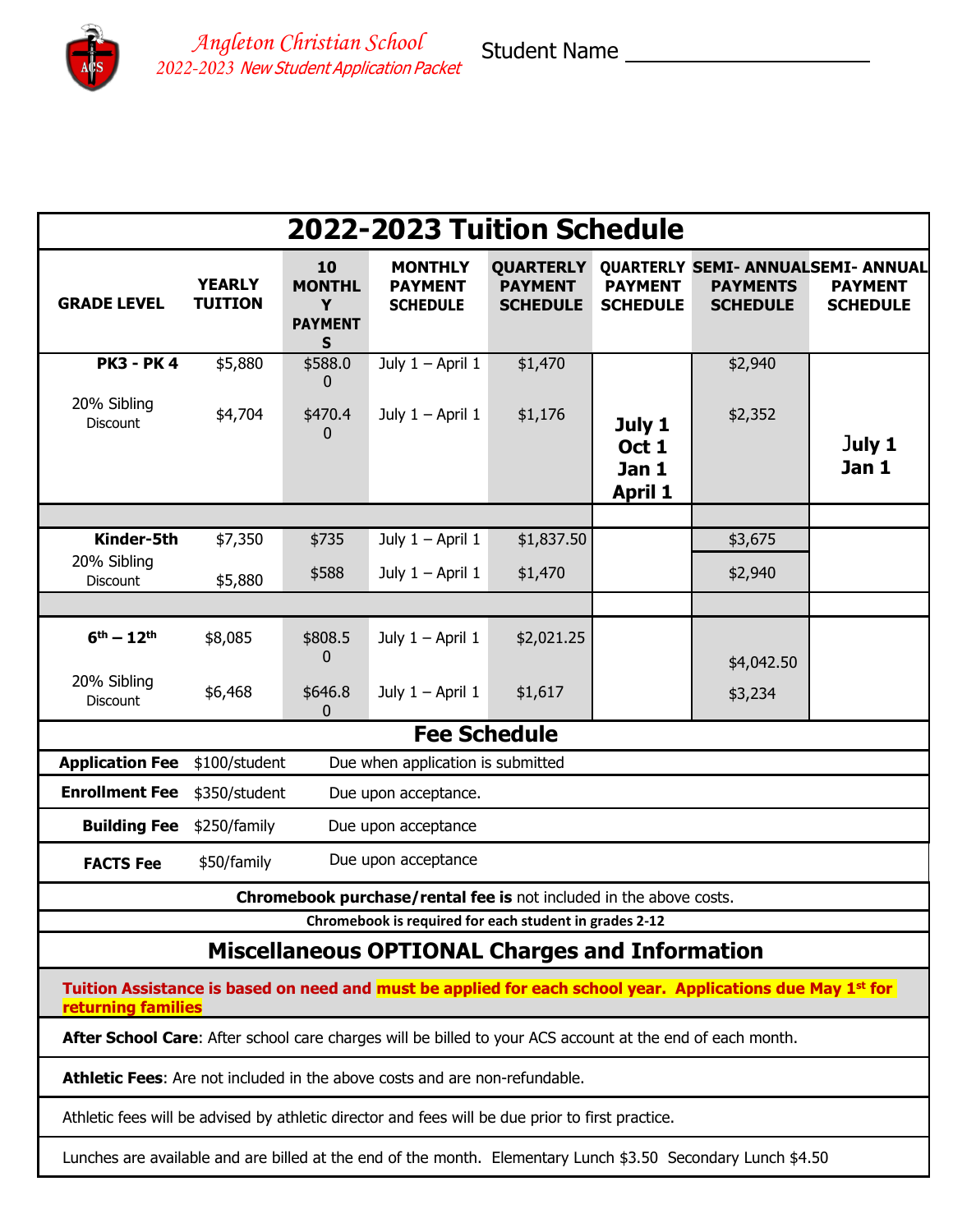

#### **Enrollment Agreement**

|                            |                   | Mailing Address: National Address: National Address: National Address: National Address: National Address: National Address: National Address: National Address: National Address: National Address: National Address: Nationa |
|----------------------------|-------------------|--------------------------------------------------------------------------------------------------------------------------------------------------------------------------------------------------------------------------------|
|                            |                   |                                                                                                                                                                                                                                |
|                            |                   |                                                                                                                                                                                                                                |
|                            |                   |                                                                                                                                                                                                                                |
|                            |                   |                                                                                                                                                                                                                                |
|                            |                   | Physical Address (if different): 1999. [19] Physical Address (if different):                                                                                                                                                   |
|                            |                   |                                                                                                                                                                                                                                |
|                            |                   |                                                                                                                                                                                                                                |
|                            |                   |                                                                                                                                                                                                                                |
| <b>Student Information</b> |                   |                                                                                                                                                                                                                                |
| Student Name               |                   |                                                                                                                                                                                                                                |
| Student Name               |                   |                                                                                                                                                                                                                                |
|                            | Grade Figure 2014 |                                                                                                                                                                                                                                |
|                            |                   |                                                                                                                                                                                                                                |

#### **Payment Options (See attached Tuition/Fee Schedule)**

 $\Box$  Payment in Full (Paid before July 1, 2022 will receive \$250 discount)

 $\Box$  Semi-Annual Plan (July 1 & Jan. 1)

 $\Box$  Quarterly Plan (July 1, Oct. 1, Jan.1 & April 1)

 $\Box$  10 Month Plan (July 1- April 1)

 $\Box$  Enrollment after school has begun - Payments will be divided equally among remaining months. Final payment is due on or before May 10, 2023.

#### ☐Other

#### Administrator Signature Date

#### **Please Read Carefully**

I /We have received a copy of the 2022-2023 tuition and fee schedule and agree to pay all tuition and fees (**including lunch charges and after school care charges)** as they apply to my child(ren). I/We understand that the school must make budgetary decisions based upon a projection of total enrollment. Purchasing supplies and materials, contracting with teachers and staff, and deciding operational issues are based upon our agreement and representation to enroll our child for the semester. In the event that our child is removed from ACS or does not otherwise complete the entire semester for any reason, including but not limited to withdrawal, expulsion, financial issues, or excessive absences, we are still responsible to pay tuition for the semester the student began.

- All tuition and fee payments are collected through FACTS Management Company via auto pay.
- Annual tuition plans are due in full on or before July 1, 2022. Failure to comply with this deadline will result in monthly installments.
- Payments set up on installment plans will be paid on or before the due date each month. Any payments received after the due date are considered late and will result in a \$50 fee assessed to my/our account.
- Any payments returned for insufficient funds will result in an NSF fee assessed to my/our account.
- Any account that is 30 days past due will result in the immediate suspension of the student until fees are paid.
- All student records, including official transcripts, will not be released until all delinquencies have been paid in full.
- All registration (books/material fees) are non-refundable.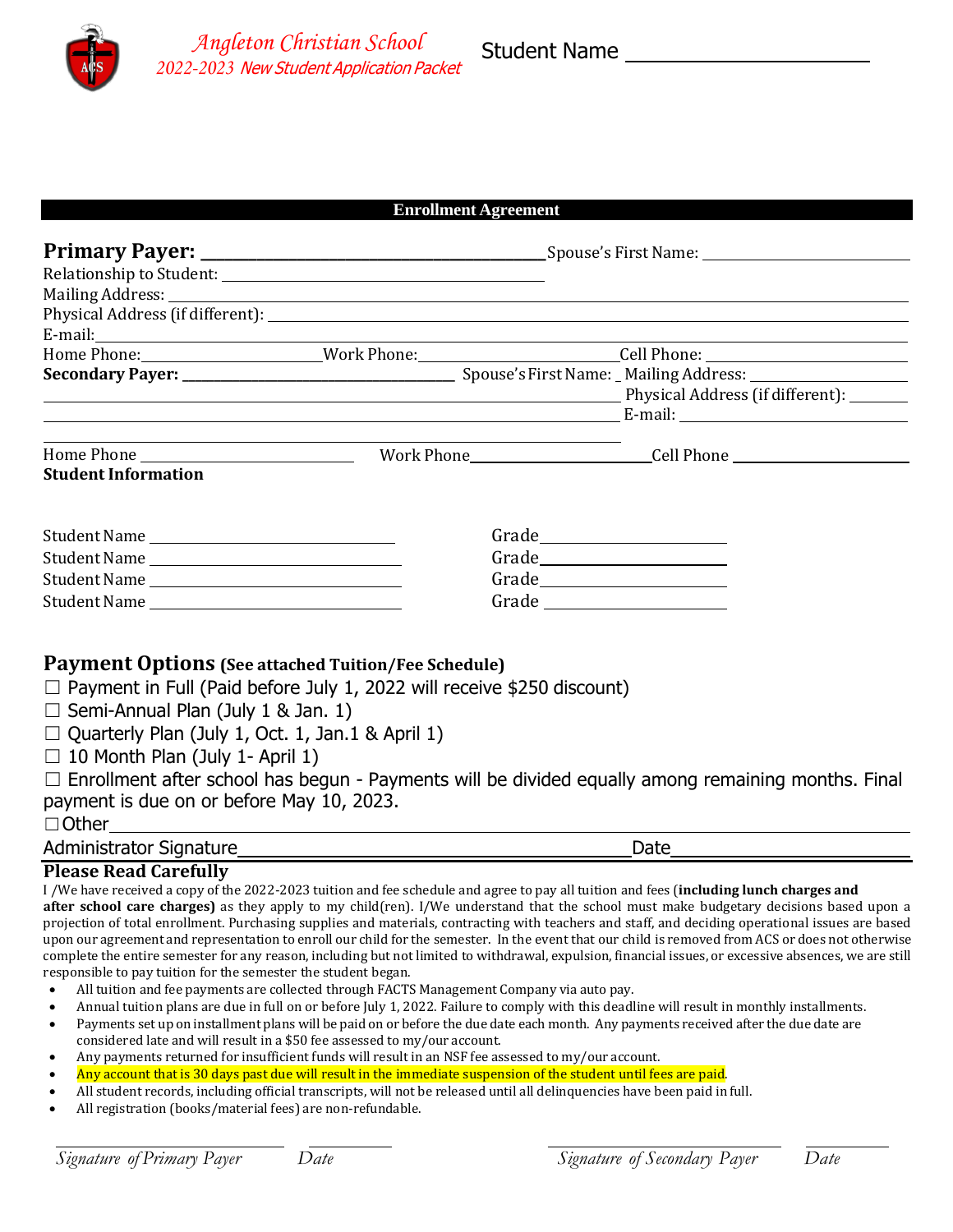

## **AUTHORIZATION FOR EMERGENCY CARE TO MINOR**

*(Complete One Form for Each Student Enrolled in School)*

| <b>Student Last Name:</b>                                  | First:                           | Grade/School Year: |
|------------------------------------------------------------|----------------------------------|--------------------|
|                                                            |                                  |                    |
| Parent/Responsible Party Full Name (please print):         |                                  |                    |
|                                                            |                                  |                    |
| <b>Address:</b>                                            |                                  |                    |
| <b>Home Phone:</b>                                         | <b>Health Insurance Company:</b> |                    |
|                                                            |                                  |                    |
| Mother's Work/Cell Phone (please list both if applicable): | <b>Policy Holder:</b>            |                    |
|                                                            |                                  |                    |
| Father's Work/Cell Phone (please list both if applicable): | <b>Policy Number:</b>            |                    |
|                                                            |                                  |                    |
| Doctor:                                                    | <b>Doctor Phone:</b>             |                    |
|                                                            |                                  |                    |
| Dentist:                                                   | <b>Dentist Phone:</b>            |                    |
| <b>EMERGENCY CONTACTS:</b>                                 |                                  |                    |
|                                                            |                                  |                    |
| 1. Name:                                                   | Phone:                           |                    |
| 2. Name:                                                   | <b>Phone:</b>                    |                    |
|                                                            |                                  |                    |

*In case of emergency illness or accident, the child is given first aid and the parents are notified. If the parents or the child's doctor cannot be located, the child will be taken* to the nearest Emergency Room. Angleton Christian School does not assume responsibility for the payment of hospital, doctor, or ambulance fees.

**I/We the undersigned, parent(s) or legal guardian of the minor listed below:**

| (Minor's Full Name)                                                                                                                                                                                                                                                           |            |              | (Birthdate)                                                                                                                                                                                                                                                                                                                                                                                                                                                                                                                                                                                                                                                                                                                                                                                                                                                                                                                                                       |  |  |
|-------------------------------------------------------------------------------------------------------------------------------------------------------------------------------------------------------------------------------------------------------------------------------|------------|--------------|-------------------------------------------------------------------------------------------------------------------------------------------------------------------------------------------------------------------------------------------------------------------------------------------------------------------------------------------------------------------------------------------------------------------------------------------------------------------------------------------------------------------------------------------------------------------------------------------------------------------------------------------------------------------------------------------------------------------------------------------------------------------------------------------------------------------------------------------------------------------------------------------------------------------------------------------------------------------|--|--|
| is rendered at the office of the physician or dentist, or at a hospital licensed by the State.<br>requirements of such diagnosis or medical or dental or surgical treatment.<br>notice to the ACS school office. A new form is required at the beginning of each school year. |            |              | do hereby authorize any x-ray examination, anesthetic, dental, medical, or surgical diagnosis or treatment by any physician or dentist licensed by the State and hospital service that may<br>be rendered to said minor under the general, specific, or special consent of an acting agent of the school, the temporary Custodian of the minor, whether such diagnosis or treatment<br>I/We authorize the physician or dentist to call in any necessary consultants at his/her discretion. It is understood that this consent is given in advance of any specific diagnosis or<br>treatment being required but is given to encourage those persons who have temporary custody of the minor and said physician or dentist to exercise his/their best judgment as to the<br>This consent shall remain effective for the duration of the student's enrollment at Angleton Christian School during the above referenced school year, unless sooner revoked by written |  |  |
| Does the child have any physical disabilities or ?                                                                                                                                                                                                                            | $\Box$ Yes | $\Box$ No    | If yes, describe:                                                                                                                                                                                                                                                                                                                                                                                                                                                                                                                                                                                                                                                                                                                                                                                                                                                                                                                                                 |  |  |
| Has the child had any operations or severe injury?                                                                                                                                                                                                                            | $\Box$ Yes | $\Box$ No    | If yes, describe:                                                                                                                                                                                                                                                                                                                                                                                                                                                                                                                                                                                                                                                                                                                                                                                                                                                                                                                                                 |  |  |
| Does the child suffer from any allergies or illnesses?                                                                                                                                                                                                                        | $\Box$ Yes | $\Box$ No    | If yes, describe:                                                                                                                                                                                                                                                                                                                                                                                                                                                                                                                                                                                                                                                                                                                                                                                                                                                                                                                                                 |  |  |
| Is the child on any long-term prescribed medication?                                                                                                                                                                                                                          | $\Box$ Yes | $\Box$ No    | If yes, describe:                                                                                                                                                                                                                                                                                                                                                                                                                                                                                                                                                                                                                                                                                                                                                                                                                                                                                                                                                 |  |  |
| Is ACS allowed to give my child Motrin or Tylenol for pain?                                                                                                                                                                                                                   | $\Box$ Yes | $\square$ No | If yes, describe:                                                                                                                                                                                                                                                                                                                                                                                                                                                                                                                                                                                                                                                                                                                                                                                                                                                                                                                                                 |  |  |

*I will not hold Angleton Christian School financially responsible for the emergency care and/or transportation for my child.*

*Parent Signature (or Guardian) Date*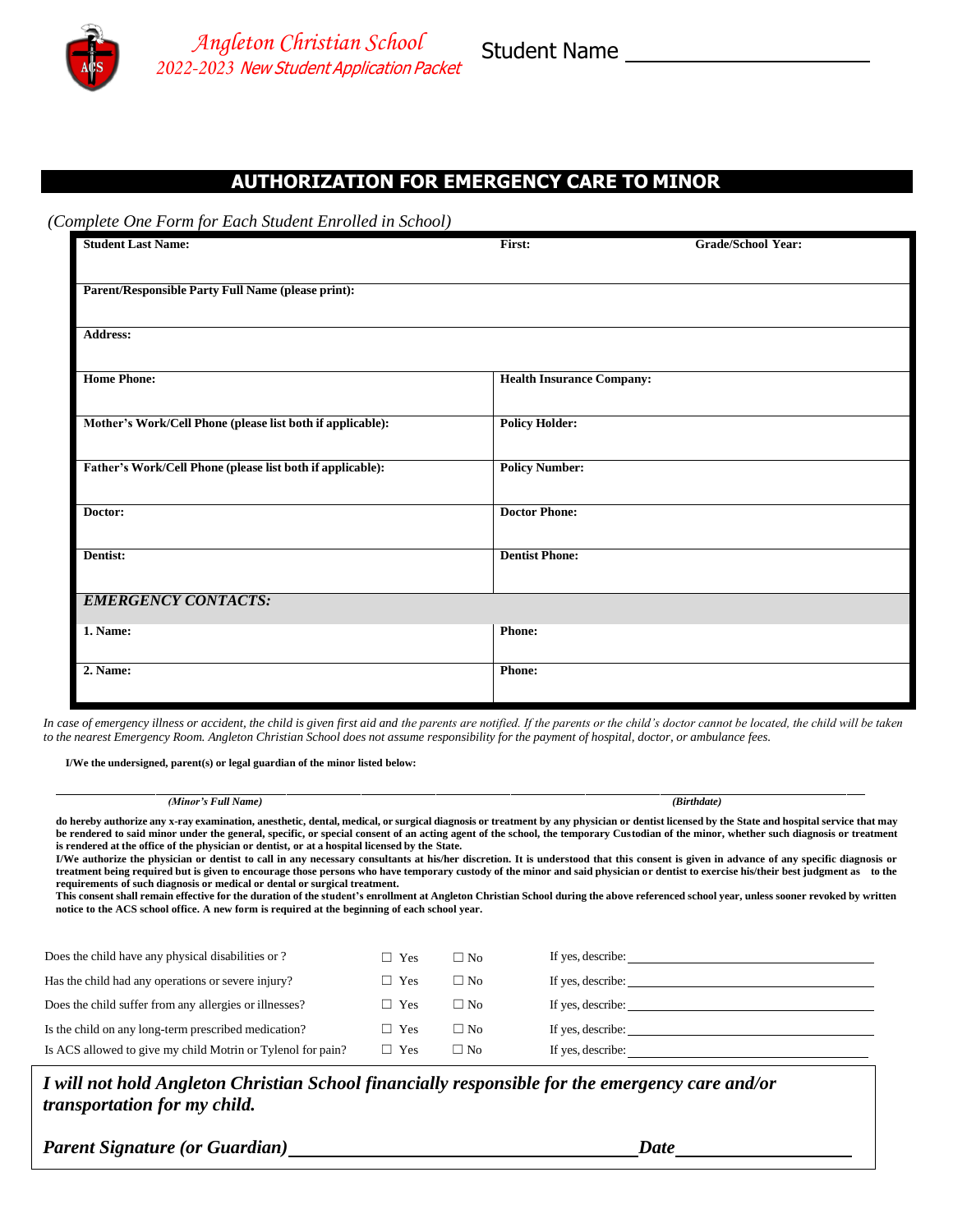

## **FIELD TRIP PERMISSION FORM**

*Angleton Christian School 2022-2023* (Please complete one form for each student enrolled at ACS)

*Parent Statement of Consent:*

I/We certify that it is with full knowledge and consent that:

*(Student's Name) (Grade)*

may participate in the designated field trips of Angleton Christian School. While I/we expect school authorities to exercise reasonable precaution to avoid injury, I/we understand that neither the School Board of Angleton Christian School nor any of its agents or employees are responsible for any injuries or damages sustained by my child as a result of or in any way connected with his/her participation in this activity. I/We agree that he/she may participate in such activities under these conditions.

*Parent or Guardian Signature*

*Date*

## *Student Statement:*

I always agree to follow the instructions of the chaperones and tour director and to stay with the group.

*Student Signature*

*Date*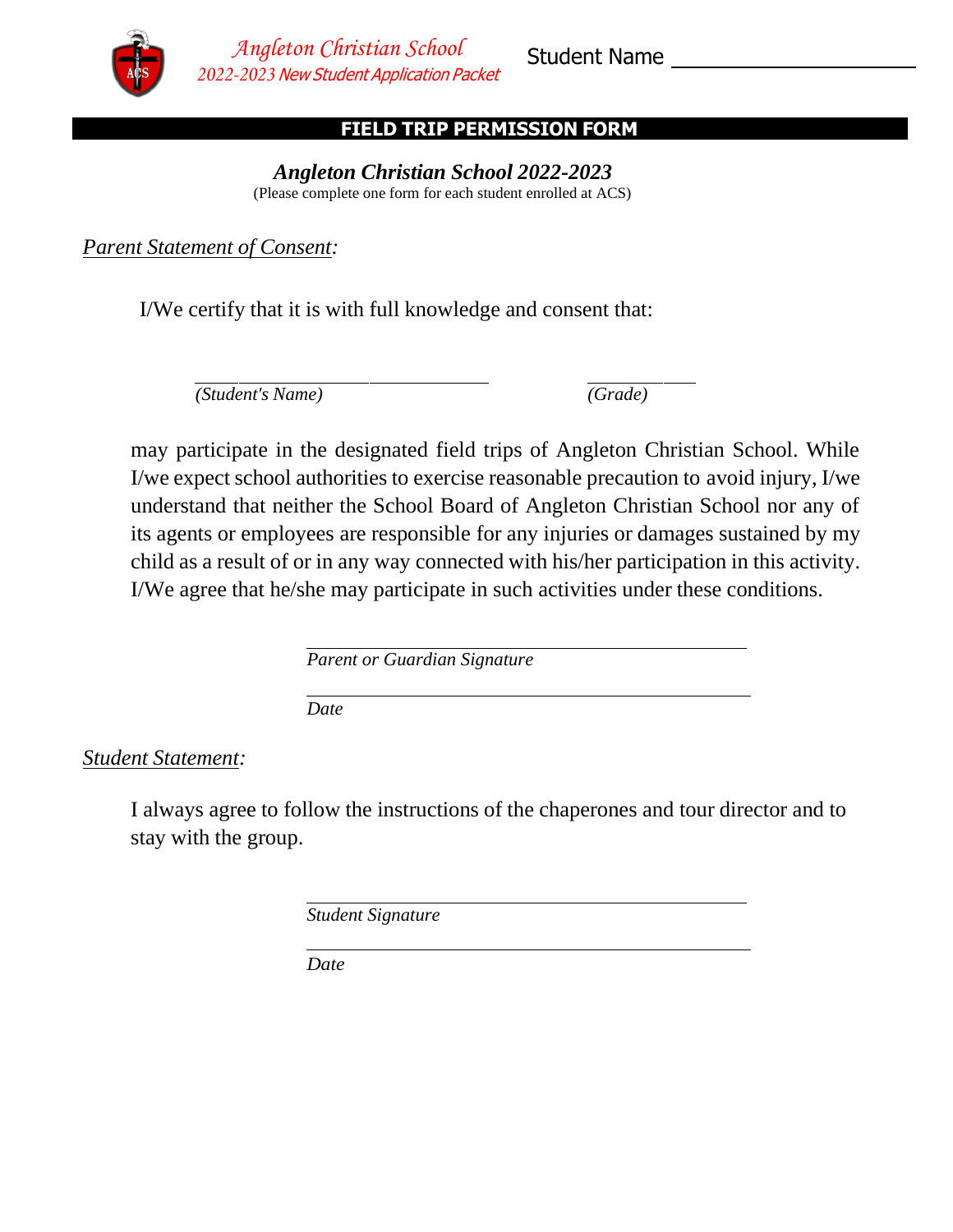

## **Commitment to Cooperative Effort**

#### **As a parent at Angleton Christian School, with God's help, I will strive, to uphold the following standards so that Christ will be honored in this ministry:**

- 1. I will join with the faculty in promoting good academic training through carefully monitoring my child's academic progress. This would involve being aware of homework, major tests, assignments, and my student's average in all subjects. Assistance should be provided in such a way as to help the student in weak areas while trying to foster personal initiative and responsibility toward schoolwork.
- 2. I will endeavor to assist the school through attendance at special programs and volunteer when my schedule and family time allow.
- 3. When attending extracurricular activities (i.e., athletic events), I will commit myself to exhibiting proper fan behavior by showing respect for officials and visitors.
- 4. I will seek the advancement of our Christian school spiritually, academically, and physically. I will annually recommit myself to the principles of Christian education so that this will be a Christian school and not just a private school.
- 5. I will meet my financial obligations on time.
- 6. I will read the applicable student handbooks and support the policies stated therein. The **Parent and Student Handbook** is available online at [www.angletonchristian.org](http://www.greenvillechristian.org/)
- 7. I have read the **Statement of Beliefs** and **Mission of ACS**. I understand that the principles in the Statement of Belief are the foundation for instruction upon which the curriculum is based and will be taught in the classroom. I will support these biblical standards as implemented in classroom instruction.
- 8. I will respect the beliefs of others regarding doctrinal issues outside of the Statement of Belief and understand that the teaching of these will be left to the student's family and church.
- 9. I will make a commitment to pray on a regular basis for our school, its students, faculty, administration, and board.
- 10. I consent to the use and reproduction of all photographs or video tape film, which have been taken of my children or family by ACS, or anyone authorized by ACS, with no compensation.

**As a condition for enrollment and/or re-enrollment, I have read this form and will agree to abide by the expectations stated therein.**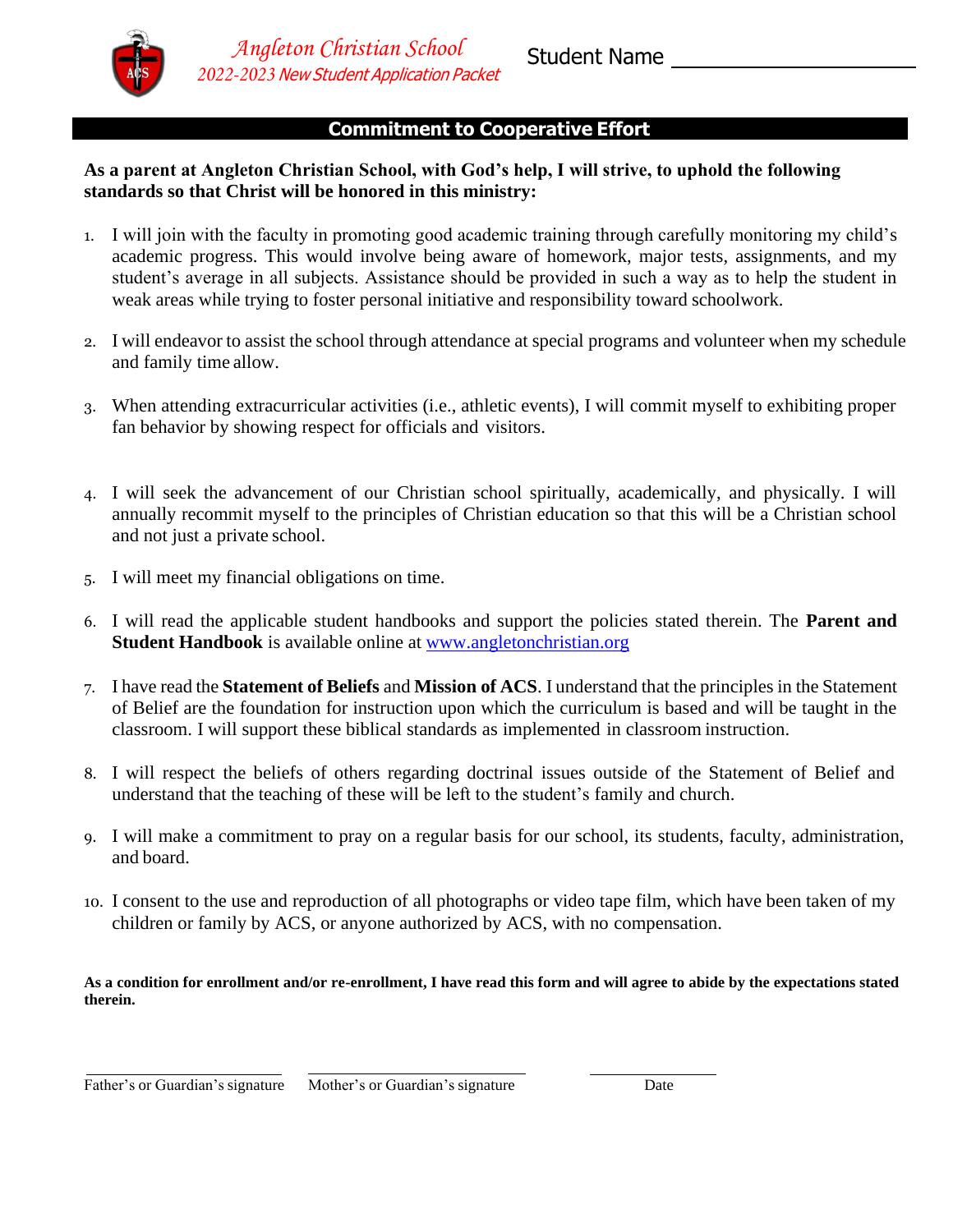

#### **Angleton Christian School's Technology Acceptable Use Policy (AUP)**

Student use of technology must be in accord with the mission and philosophy of Angleton Christian School. School employees will take reasonable steps to ensure that student use of technology and information access through technology (such as the internet) is consistent with this mission. However, the ultimate responsibility for their action rests solely with the student. The student must adhere to the Acceptable Use Guidelines as described below. Violation of Technology Acceptable Use Guidelines will result in the loss of privileges and disciplinary action.

**Technology** as described in this document refers to, but is not limited to, both personal and school owned laptop and desktop computers, SMART Boards, smart phones and cell phones, iPads and tablet PC's, e-readers such as the Kindle, Kindle Fire, and Nook, as well as the iPod, iPod Touch and similar mp3 players, digital cameras, and video recorders.

#### **ACS's Technology Acceptable Use Guidelines:**

- 1. ACS is not liable for personally owned technology that is lost, stolen or damaged. ACS will not reimburse for lost or stolen technology, nor will ACS be able to fix or troubleshoot damaged technology. Technology that is brought into ACS is solely the responsibility of the student and his parents.
- 2. Students will reimburse the school for any damage to computers, laptops, or any other equipment that occurs as a result of malicious or negligent actions. The school or its designee will carry out the repair or replacement of equipment.
- 3. Students may not go online via the school internet or their own wireless data plan without the consent of a teacher. Students may not go online at ACS for personal reasons. School use of technology must be for academic reasons no matter if the wireless connection is school provided or personally provided through a family data plan. Student use of e-mail is restricted to faculty/staff consent. Any unauthorized use of personal e-mail will result in disciplinary action.
- 4. Instant Messaging and texting are prohibited unless it is for academic purposes and is approved by the classroom teacher.
- 5. Access to any web log (blog), forum, or "social network" website of any kind, such as Facebook, Myspace, Xanga, etc. is prohibited unless it is an academic social network and access is approved by the teacher and purposed for academic pursuits.
- 6. Students will be safety-conscious while online. Students will not reveal their address or telephone number, nor will they knowingly allow anyone else to do so. Students will not reveal another's name, address, or telephone number. Students will not transmit or use pictures of others without their consent.
- 7. Cyberbullying disrespecting, mocking, gossiping, or speaking rudely or inappropriately about another person (student, teacher, friend, or adult) online is prohibited. Sexting is prohibited. Students will not submit, publish, or display any defamatory, inaccurate, abusive, obscene, profane, sexually oriented, threatening, racially offensive or illegal material; nor will they encourage the use of controlled substances, alcohol, or tobacco.
- 8. Students will not use another student's technology, computer account, or password. Students will not allow another student to use his/her technology, computer account, or password under any circumstances. Students will not impersonate another'sidentity.